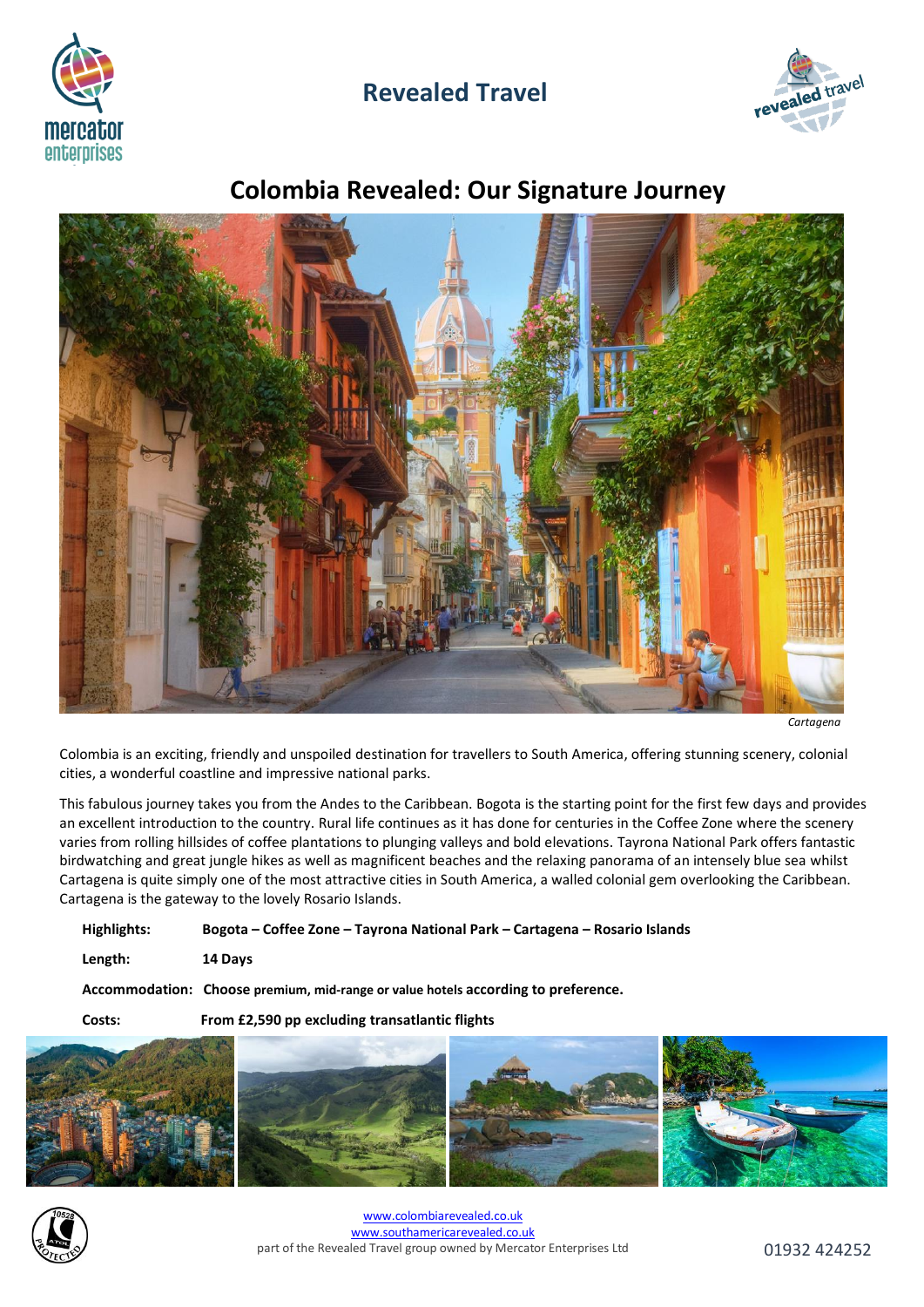#### **Colombia Revealed: Our Signature Journey**

#### **Days 1-4: Bogota:**

- **Highlights: Bogota – Coffee Region - Tayrona National Park – Cartagena – Rosario Islands**
	- Day 1: Meet & Greet arrival transfer from Bogota airport to your hotel; 3 nights' accommodation.
	- Day 2: Half day city tour including the Gold Museum.
	- Day 3: Guided visit to the Sunday market at Usaquén and to Salt Cathedral at Zipaquirá.
	- Day 4: Departure transfer to Bogota airport in time for your flight to the coffee region.

Bogota is an appealing city with much to offer the discerning traveller. Bogota's Gold Museum provides an interesting insight into pre-Colombian treasures. On Sundays, vehicles are banned from the city centre and the streets come alive with joggers, cyclists and city-dwellers out for a traffic-free walk. This makes it ideal to walk or cycle to the historic district of Usaquén to soak up the atmosphere in the artisan and flea market, try some street food and haggle for handicrafts. The Salt Cathedral of Zipaquirá is somewhat of a 'must' during a stay in Bogotá, a hidden jewel beneath the earth's surface.

#### **Days 4-7: Coffee Zone:**

- Day 4: Transfer from Bogota airport to your hotel in the coffee zone; 3 nights' accommodation.
- Day 5: Excursion in the Cocora Valley.
- Day 6: Bamboo raft excursion; optional coffee tour to explain the process from bean to cup.
- Day 7: Departure transfer to airport in time for your flight to Santa Marta via Bogota.

The coffee region is at the heart of rural agricultural life in Colombia and is dotted with small colonial villages, steep fertile hillsides and dramatic landscapes. The Cocora Valley has great eco-trails for hiking or riding with stunning views from the main vantagepoint. The Corcora Valley is home to Colombia's national tree, the Quindio wax palm (*ceroxylon quindiuense*), which grows up to 60m (197 feet) in height. Floating down La Vieja River on a bamboo raft, keep your eyes peeled for herons, parrots, hawks, ant-eaters and armadillos.

#### **Days 7-10: Tayrona National Park:**

- Day 7: Arrival transfer from Santa Marta airport to Tayrona National Park: 3 nights' accommodation.
- Day 8: Full day tour of Tayrona National Park. Keep your eyes peeled for monkeys, iguanas and birds.
- Day 9: Free day for relaxation or optional additional excursions. We recommend a half day guided hike along the trail known as 9 Stones (Nueve Piedras), with curious egg-shaped stones
- Day 10: Departure transfer by road to Cartagena.

Tayrona National Park is one of [Colombia'](http://lonelyplanet.com/colombia)s most appealing national parks, with scenery ranging from an unspoiled coastline with sandy beaches to tropical forest teeming with wildlife. Tayrona is home to over a hundred species of mammals, 200 species of birds and 50 kinds of reptiles. There are numerous jungle trails for wildlife-spotting and paths that link the various palm-fringed beaches and bays.

#### **Days 9-14: Cartagena:**

- Day 10: Arrival transfer from Santa Marta airport to Tayrona National Park: 4 nights' accommodation.
- Day 11: Half day walking tour of Cartagena's walled city.
- Day 12: Free Day.
- Day 13: Full day visit to the Rosario Islands archipelago.
- Day 14: Departure transfer to Cartagena airport to fly to Bogota in time to check in for your transatlantic flights home.

Cartagena is one of the loveliest cities in Latin America. It was founded in 1533 and was the Caribbean port used by the Spanish to ship gold, silver and goods back to Spain. Your guide will take you on a stroll tour around the old city bringing to live the rich and vibrant history and legends of Cartagena from its origins to present times.

#### **Suggested Accommodation and Indicative Costs** (excluding transatlantic flights):

|                          | Premium                  | Mid-Range              | Value            |
|--------------------------|--------------------------|------------------------|------------------|
| Bogota:                  | Four Seasons Casa Medina | AC Artisan Hotel       | L'Opera          |
| Coffee Region:           | Hacienda Bambusa         | Boutique Hotel Sazagua | Hacienda Venecia |
| Tayrona National Park:   | Villa los Naranios       | Villa Santa Maria      | Ecohabs          |
| Cartagena:               | Casa San Agustin         | Añanda                 | Alfiz            |
| <b>Indicative Costs:</b> | £3,499 pp                | £2,750 pp              | £2,590 pp        |

NB: Not valid over Christmas/New Year or Easter; Tayrona National Park is closed 2-15 Feb 2020; 1-15 Jun 2020; 19 Oct-2 Nov 2020